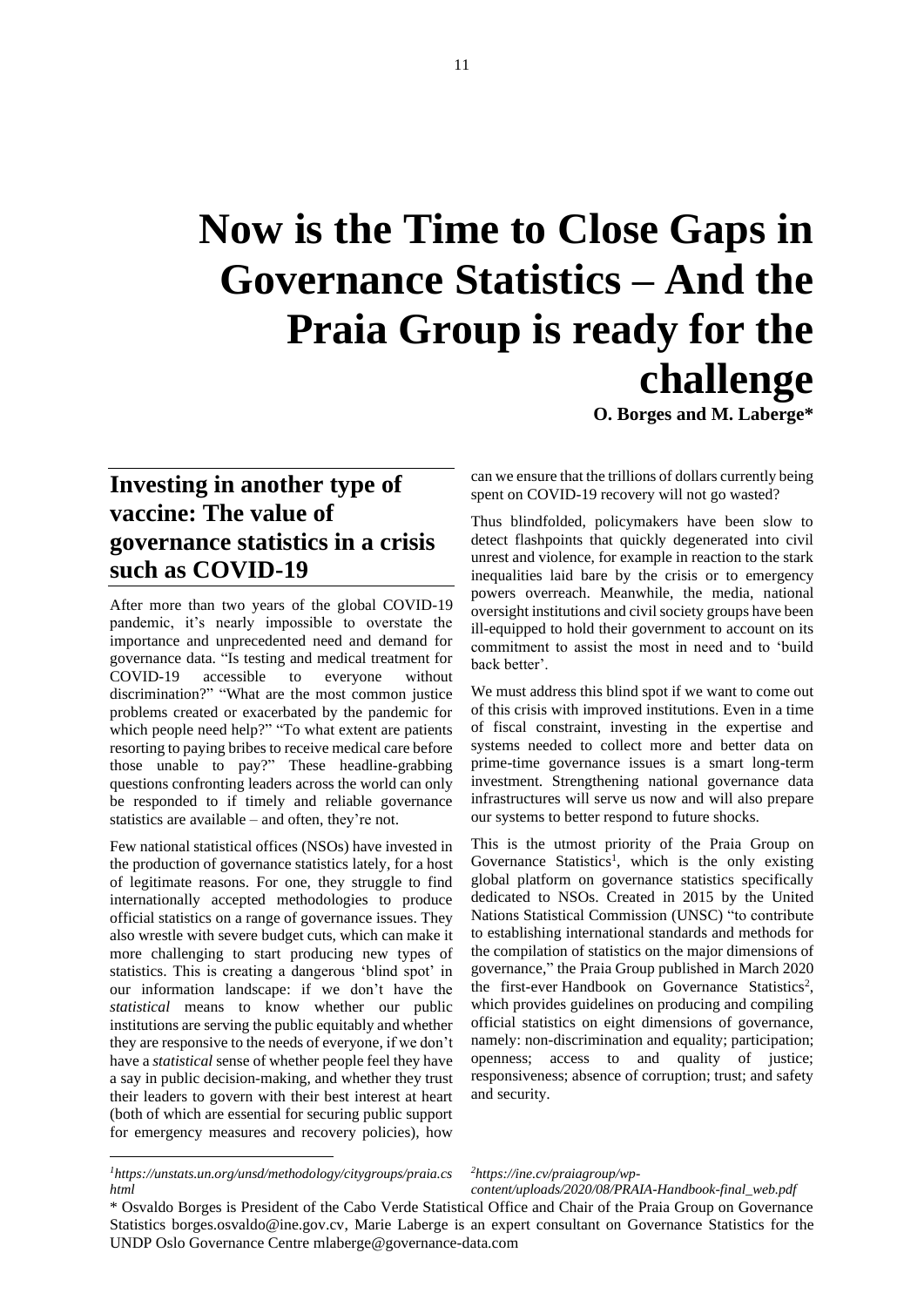In September 2020, the Praia Group published a sequel to the Handbook that looks specifically at the governance challenges posed by COVID-19 in each of these areas. In a set of eight thematic briefs, this new [Guidance Note on Governance Statistics in the COVID-](http://ine.cv/praiagroup/wp-content/uploads/2020/09/PRAIA-GROUP-Guidance-Note-Governance-Statistics-in-Covid-19-Era-FINAL.pdf)[19 Era](http://ine.cv/praiagroup/wp-content/uploads/2020/09/PRAIA-GROUP-Guidance-Note-Governance-Statistics-in-Covid-19-Era-FINAL.pdf)<sup>3</sup> provides advice to statisticians on what specific statistics could be useful to produce to help address the governance questions most likely to arise during this pandemic or similar crises. This Guidance also keeps in

mind the acute operational constraints faced by NSOs and other governance data producers – such as their greatly reduced mobility for data collection and declining funding for statistical production. This makes the resource applicable not only to the current COVID-19 pandemic, but also to other multidimensional crises that may arise in the future, and that will require a similarly robust governance response.

## **A new resource for statisticians: How to provide policymakers battling the COVID-19 pandemic with the governance data they need**

The [Guidance Note on Governance Statistics in the COVID-19 Era](https://eur03.safelinks.protection.outlook.com/?url=https%3A%2F%2Fwww.sdg16hub.org%2Fsystem%2Ffiles%2F2020-09%2FPRAIA-GROUP-Guidance-Note-Governance-Statistics-in-Covid-19-Era-FINAL.pdf&data=04%7C01%7Cmarie.laberge%40undp.org%7C9885b02c81be41ba513208d88b3d562d%7Cb3e5db5e2944483799f57488ace54319%7C0%7C1%7C637412442835659447%7CUnknown%7CTWFpbGZsb3d8eyJWIjoiMC4wLjAwMDAiLCJQIjoiV2luMzIiLCJBTiI6Ik1haWwiLCJXVCI6Mn0%3D%7C1000&sdata=N%2FfqypCoflfUiETD%2FDiS5toZxGosmhCpWQ0EGMJuDTU%3D&reserved=0) was developed by the Praia Group to assist NSOs and other governance data producers in meeting the governance information needs most likely to arise during the pandemic and its aftermath, while keeping in mind the operational and financial constraints placed on traditional field-based operations. National oversight institutions, civil society groups and the media can also use this Guidance Note to demand more governance statistics and to hold the government to account on its response and recovery strategy, at a time when many normal oversight and accountability processes have been severely disrupted.

Each thematic brief – one for each of the eight dimensions of governance covered in the [Handbook on Governance Statistics](https://eur03.safelinks.protection.outlook.com/?url=http%3A%2F%2Fine.cv%2Fpraiagroup%2Fwp-content%2Fuploads%2F2020%2F08%2FPRAIA-Handbook-final_web.pdf&data=04%7C01%7Cmarie.laberge%40undp.org%7C9885b02c81be41ba513208d88b3d562d%7Cb3e5db5e2944483799f57488ace54319%7C0%7C1%7C637412442835659447%7CUnknown%7CTWFpbGZsb3d8eyJWIjoiMC4wLjAwMDAiLCJQIjoiV2luMzIiLCJBTiI6Ik1haWwiLCJXVCI6Mn0%3D%7C1000&sdata=TsfV%2F9oq%2BMZpAw3TiYrHoMY0utm9fvZh%2F3yvdF%2BWwNI%3D&reserved=0) – starts by outlining illustrative policy questions that can provide a useful starting point for discussions between statisticians and prospective data users, such as national COVID-19 Taskforces and other stakeholders on the frontline of the response. These questions will help statisticians identify which information might be most needed in their context. A first set of questions point to likely governance data needs of national actors to inform the *immediate* response to COVID-19. In the area of justice, for instance: What are the most common justice problems created or exacerbated by the pandemic and ensuing economic crisis, for which people need help? Are people able to resolve their problems using the new modes of delivery of the justice system in a satisfactory way – such as the electronic filing of cases, the use of video- or teleconferencing for conducting trials, etc.?

A second set of questions point to *medium-term* data needs likely to arise as a country transitions from the immediate response to the recovery phase. For instance, how is the demand for justice services changing over time, as the public health emergency translates into an economic, employment and financial crisis? How prepared are governments to conduct justice proceedings through electronic means in the longer term?

Practical measurement guidance is then provided to help generate the information needed to respond to these questions. In the area of justice, for instance, guidance is provided on how to leverage administrative data to get a good overview of the demand placed on the justice system at any point in time, and to help manage priority caseloads effectively, such as cases of violence against women and children. With justice services moving online, guidance is also provided on how to conduct user surveys to assess the accessibility and navigability of online legal services for various population groups.

The following section of each thematic brief outlines readily available data sources (national, regional or international) that could be considered, when time is of essence and if options to collect new data at country level remain constrained. For instance, advice is provided on how data compiled by legal aid providers – for instance, on changes in requests received over time – can be used by the justice sector to anticipate what lies ahead and organize itself accordingly. Previous legal needs surveys conducted by NSOs or other actors are also highlighted as a readily available source to review the justice problems faced by people in normal times, and to identify those that are likely to be exacerbated by COVID-19.

The next section invites NSOs to consider engaging with non-official data producers (private sector, civil society, research organizations, etc.), either to help them improve the quality of the data they are already producing (recognizing that some of these actors are best placed to produce certain types of data, due to their proximity to certain communities, etc.), or to seek their inputs in the design of methodologies that the NSO intends to implement itself. In the area of justice, for example, NSOs can gain important insights from partnering with civil society legal service providers when designing and running legal needs surveys, given their proximity to vulnerable communities and their first-hand understanding of the obstacles they face in accessing justice.

The last part of a brief compiles a few recommended indicators, which are also aligned with the illustrative policy questions considered at the outset of each brief. In the area of justice, for instance, specific indicators are proposed to monitor changes in the demand for justice, in the accessibility and quality of justice services, and in the legal capability of justice users.

*3https://ine.cv/praiagroup/wp-*

*content/uploads/2020/09/PRAIA-GROUP-Guidance-Note-Governance-Statistics-in-Covid-19-Era-FINAL.pdf*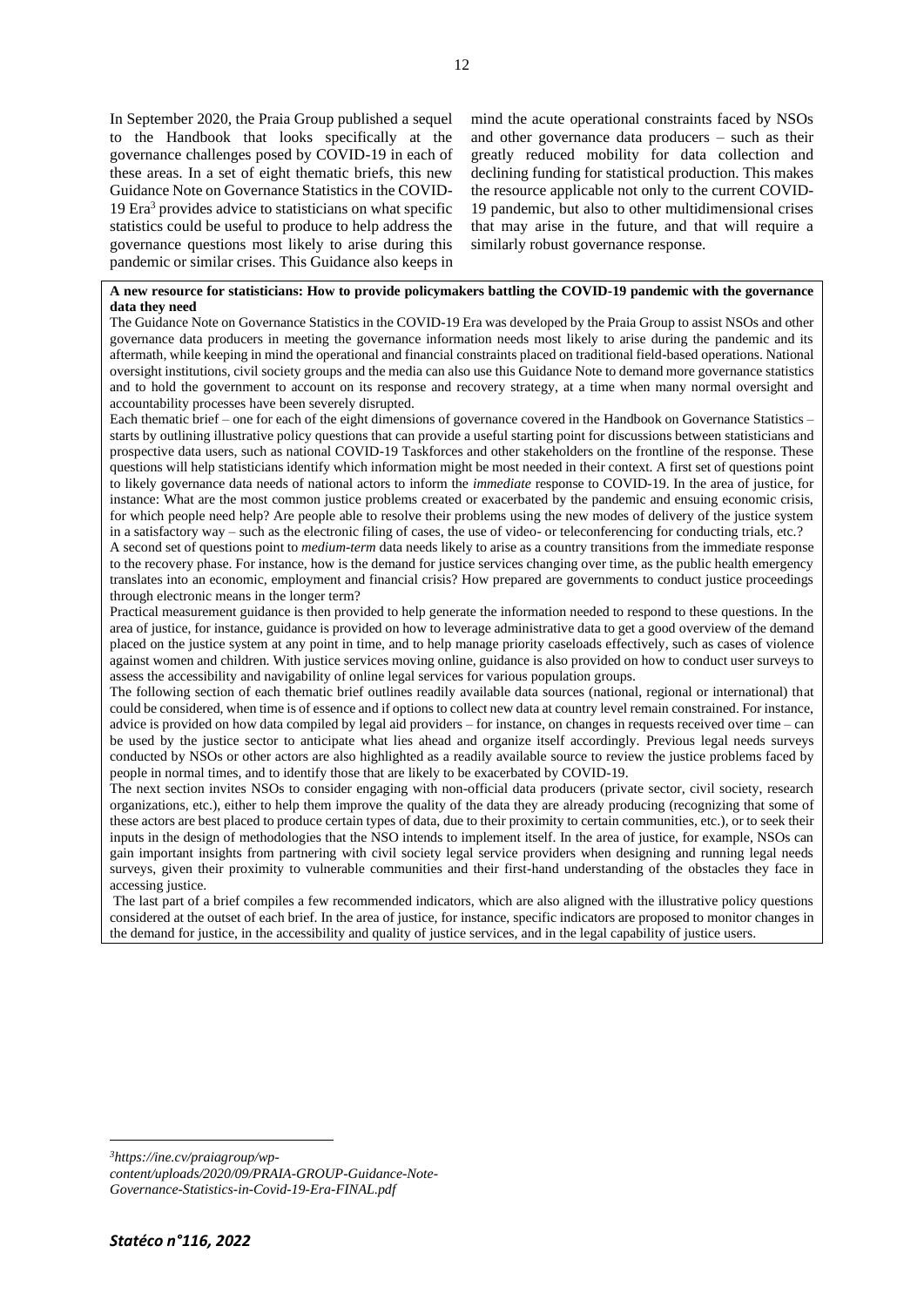For its second term, running from 2020 to 2025, the UN Statistical Commission (UNSC) has requested the Praia Group to "further develop the conceptualization of governance statistics, further improve methodology and standardization, [and] add practical experiences." 4

In October 2020, the Praia Group Secretariat launched an extensive consultation of its members and other relevant actors in the field of governance statistics to collect views and recommendations on potential 'key deliverables' that the Group could produce over the next four years to address this request by the UNSC. The consultation asked governance data producers what they thought would be most useful for them, given the challenges they are currently facing and given available instruments and guidance on governance statistics.

In total,  $24$  organisations were consulted<sup>5</sup>, including NSOs, research organizations, UN agencies, international organizations, regional organizations and other relevant working groups under the UNSC. Preliminary findings from this consultation were presented at the 3rd Membership Meeting of the Praia Group (held on 11 November 2021), which was attended by 97 participants, including NSOs from all regions, government agencies, international and regional organisations, research institutes, civil society and independent experts. The feedback provided by members at this meeting also informed the Praia Group's workplan for its second term, as well as the results of a short survey completed by the meeting's attendees. This survey confirmed the high interest of Praia Group members in producing governance statistics, but their inability, by and large, to produce such statistics (see Figure 1). It also served to establish their own prioritization of possible 'deliverables' by the Praia Group during its second term (see Figure 2).

Figure 1





*<sup>4</sup> See [UNSC 51/117/c, 51st Sess, March 2020.](https://unstats.un.org/unsd/statcom/51st-session/documents/2020-37-FinalReport-E.pdf)*

*working groups under the UN Statistical Commission: the Intersecretariat Working Group on Household Surveys and the Collaborative on Administrative Data.*

*<sup>6</sup> Survey participants (71) consisted in 51% of NSOs, 26% of international organizations, 8% each of civil society organizations and regional organizations, 5% of government agencies, and 2% each of independent experts and research institutions.*

*<sup>5</sup> Namely: the NSOs of: Cabo Verde, Colombia, Mali, Malawi, Mexico, Mozambique, Norway, Pakistan and the United Kingdom; the following research organizations: IRD, Prio, University of Oslo, World Justice Project, Pathfinders; the following UN agencies: UN Statistics Division, UNDP, UNODC, UNOHCHR, UNWomen; the following international organizations: OECD, Paris 21; the following regional organization: AfDB; and the following existing*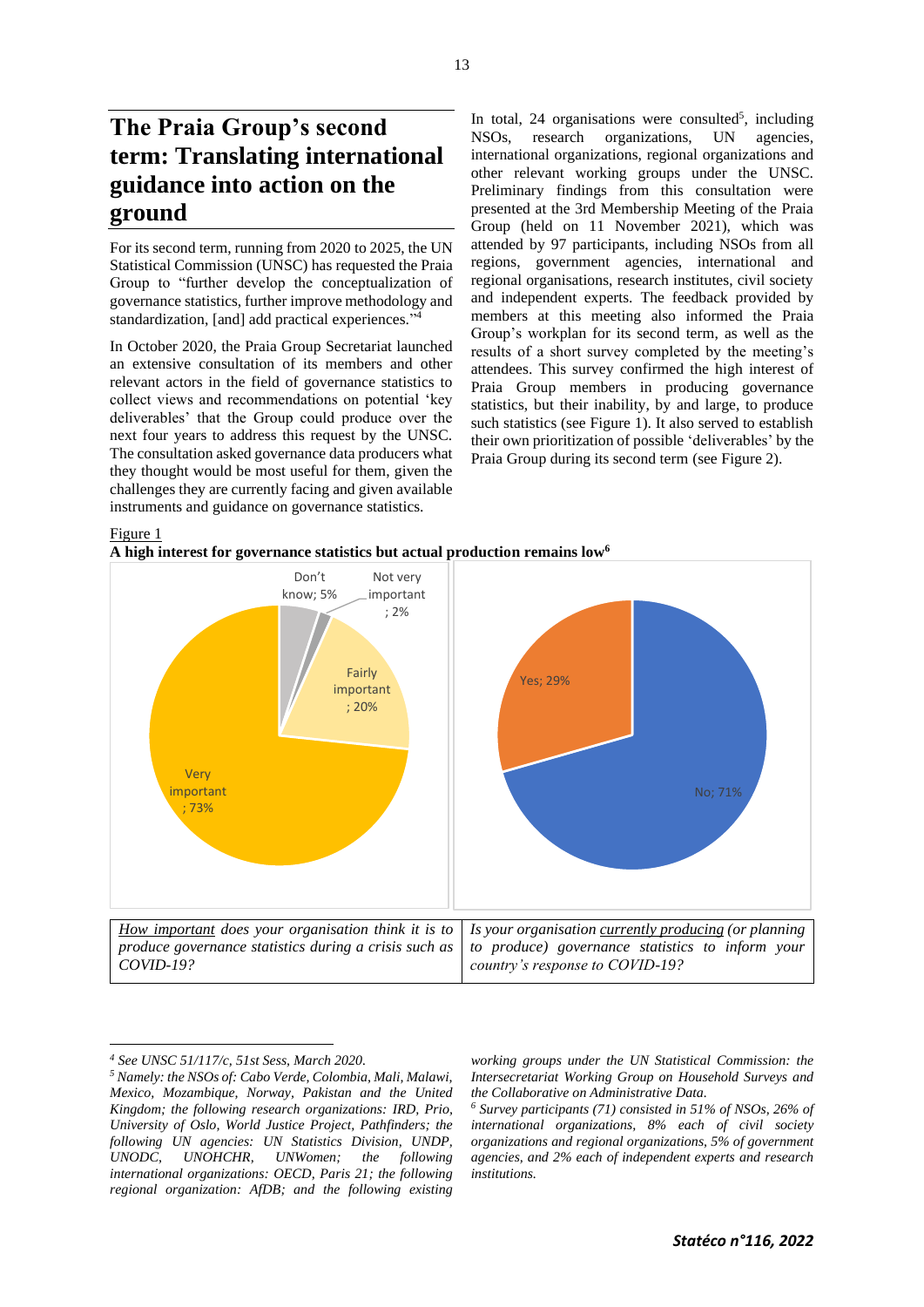

sources to produce governance statistics in various thematic areas

guidance material on how to produce governance statistics

Figure 2 **The demand from members: What do you see as the most important priorities for the Praia Group to focus on in its new mandate (2020 - 2025)?**

As shown by Figure 2, members consulted unanimously identified the further development of standardized methodologies to improve the production of governance statistics in specific thematic areas as the no.1 priority for the Praia Group going forward. Many shared the view that the Praia Group was in a strategic position to support a transition from scattered governance measurement experiments by countries applying methodologies of varying quality, to a more coordinated approach to governance statistical production, based on harmonized methodologies.

governance statistics in specific thematic areas

Members recognized the Handbook as a key achievement of the Praia Group's first term, but also pointed to some limitations of this resource that the Group could try to address in its second term:

- 1) *The Handbook did not map out relevant national experiences for individual dimensions of governance:* Drawing mainly from available international guidance, the Handbook lacks the concrete national illustrations that members find most convincing. Going forward, they recommended that extensive mappings of national experiences be conducted as a starting point for any methodological work to be undertaken by the Praia Group. Useful national innovations can thus be identified and can inform future methodological developments.
- 2) *The Handbook did not develop nor promote the use of specific methodologies, for each dimension of governance:* The Handbook directs users to a range of existing methodologies on any given dimension, but these methodologies often address only partially the key sub-dimensions of interest. NSOs interested in publishing comprehensive statistics on any one dimension are therefore left to assemble survey

questions and indicators from various instruments on their own, with no guarantee that the resulting questionnaire or administrative data collection instrument will produce reliable statistics. Going forward, members recommended that the Praia Group should develop standardized data collection instruments, especially in thematic areas where methodological developments are less advanced.

their peers and emerging "good practices"

- 3) *The Handbook did not undertake any piloting exercise at country level:* Members noted that onthe-ground testing across various national contexts would have strengthened the evidence base for some of the recommendations made in the Handbook, and in turn, enhanced their legitimacy. While this may not have been necessary in the first phase of the Praia Group's mandate, which was aimed at "providing *a foundation* for the development of international statistical guidance and standards", members made clear that this would be a necessity in the next phase.
- 4) *Finally, the length and 'somewhat academic style' of the Handbook can be overwhelming for timepressed statisticians:* Several of the NSOs consulted admitted not having read the Handbook yet, largely due to its sheer size and unavailability in languages other than English. Members advised that future guidance produced by the Praia Group should have a more operational focus and should focus on individual dimensions of governance: members will find more convenient to draw from smaller bite-size resources on specific topics than having to sift through a single, all-encompassing publication.

To help NSOs translate the Handbook's guidance into real action on the ground, dedicated "Task Teams" have been established to advance the development